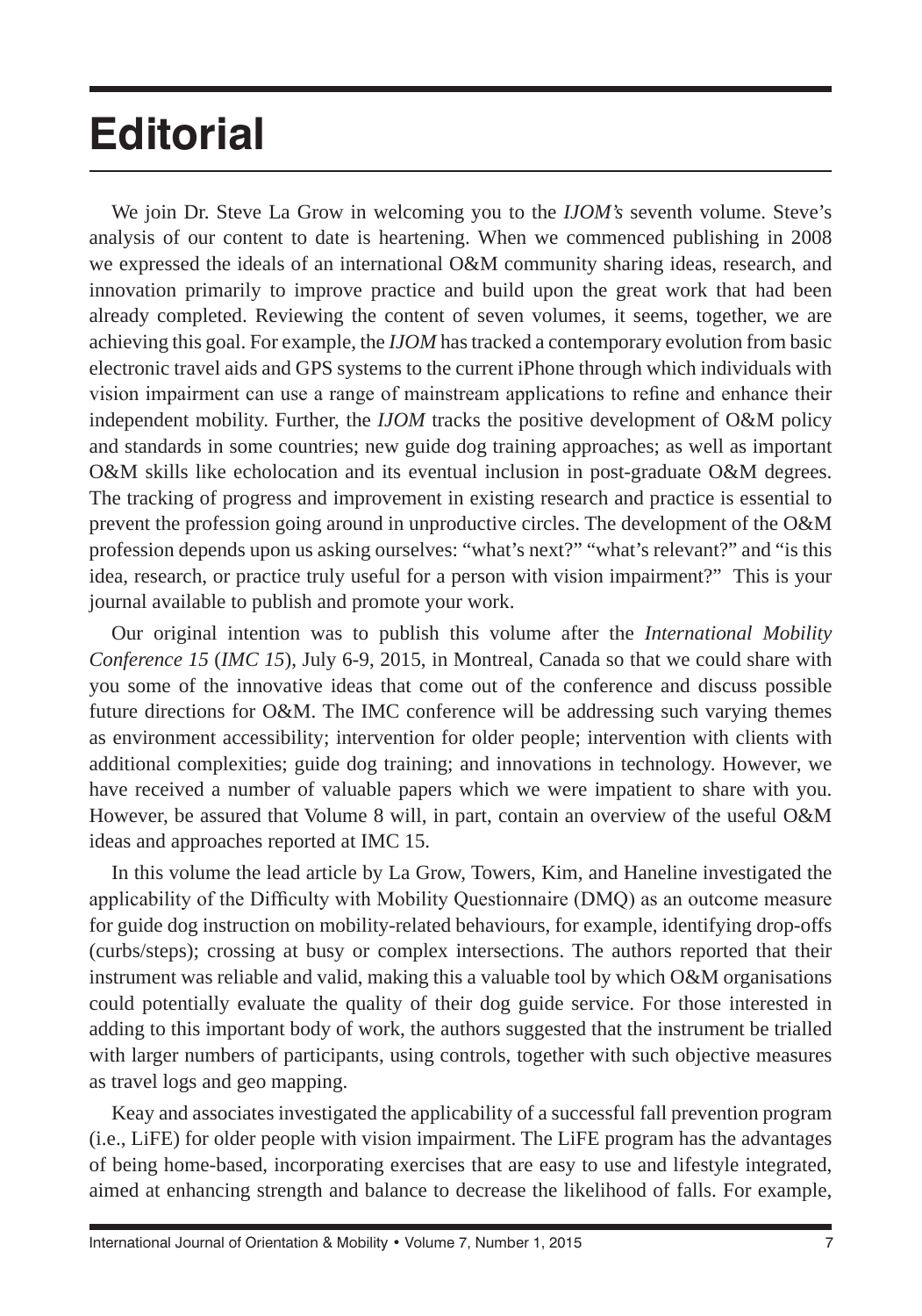tightening and relaxing the lower limbs; standing/walking on heels or toes; leaning sideways; all of which can be performed while engaging in daily activities within the home. Their conclusions were positive with recommendations that additional research be powered to measure differences in outcome measures. The implications of this program are immense given that it might assist to reduce the alarming statistic that 1 in 3 older adults fall each year.

An emphasis on student O&M occurred across three papers. First, Banda and associates used an experimental design to assess the efficacy of behavioural-based training techniques used to teach O&M to two students with autism and additional disability. Results suggested that training clients with complex conditions will most likely be effective when reinforcers and systematic instruction are applied. Second, Perla and Maffit discussed the benefits of students creating O&M portfolios when participating in O&M programs. Portfolios allow students to track their own effort and progress during O&M. This tracking seems to help students engage positively in their O&M by assisting them to reflect on their effort, acknowledge their achievements and progress, and allow families to also understand and appreciate the student's progress. Third, De Pountis and Sheriff introduced an adapted mobility device (AMD) to a child with congenital blindness and multiple disabilities. Using music as a positive reinforcer, the student was able to grasp and use the AMD for a greater distance than previously thought possible. These papers highlight the power of using positive reinforcers when training and most importantly, reinforcers that have meaning to the individual student.

New ideas were explored in the work completed by Holmes and Prentice; and Hower and Still. First, Holmes (traveller who is blind) and Prentice (mobility specialist seated in an office) described using the iPhone application *Facetime* during O&M sessions. The traveller initiated contact with the mobility specialist when she required assistance, for example, looking into a glass cabinet in a shop to seek an item of interest; to have the layout of a new intersection explained; to identify hazards in the environment. The implication of an experienced traveller with vision impairment initiating assistance from a mobility specialist in an office is exciting. For instance, it is resource efficient in that the specialist does not have to be with the traveller in person; and it allows people with vision impairment to experience even greater independence in unfamiliar environments knowing they can seek assistance immediately in real-time when needed. Second, Hower and Still described a unique tracking/scanning-program approach to assist people with post-stroke visual field loss. Using a display of dispersed sports cones (i.e., 70 brightly coloured plastic cones placed on the ground) the authors identified a client's functional field loss; and overtime develop the client's scanning and tracking skills so that he was able to move freely through complex environments. Importantly, scanning commenced from ground level so that the client avoided tripping or falling when travelling.

Two papers require readers to question their notion of O&M. First, Deverell and her associates presented a set of tasks and measures that might capture the true essence of contemporary O&M for measuring program outcome. The authors propose that O&M